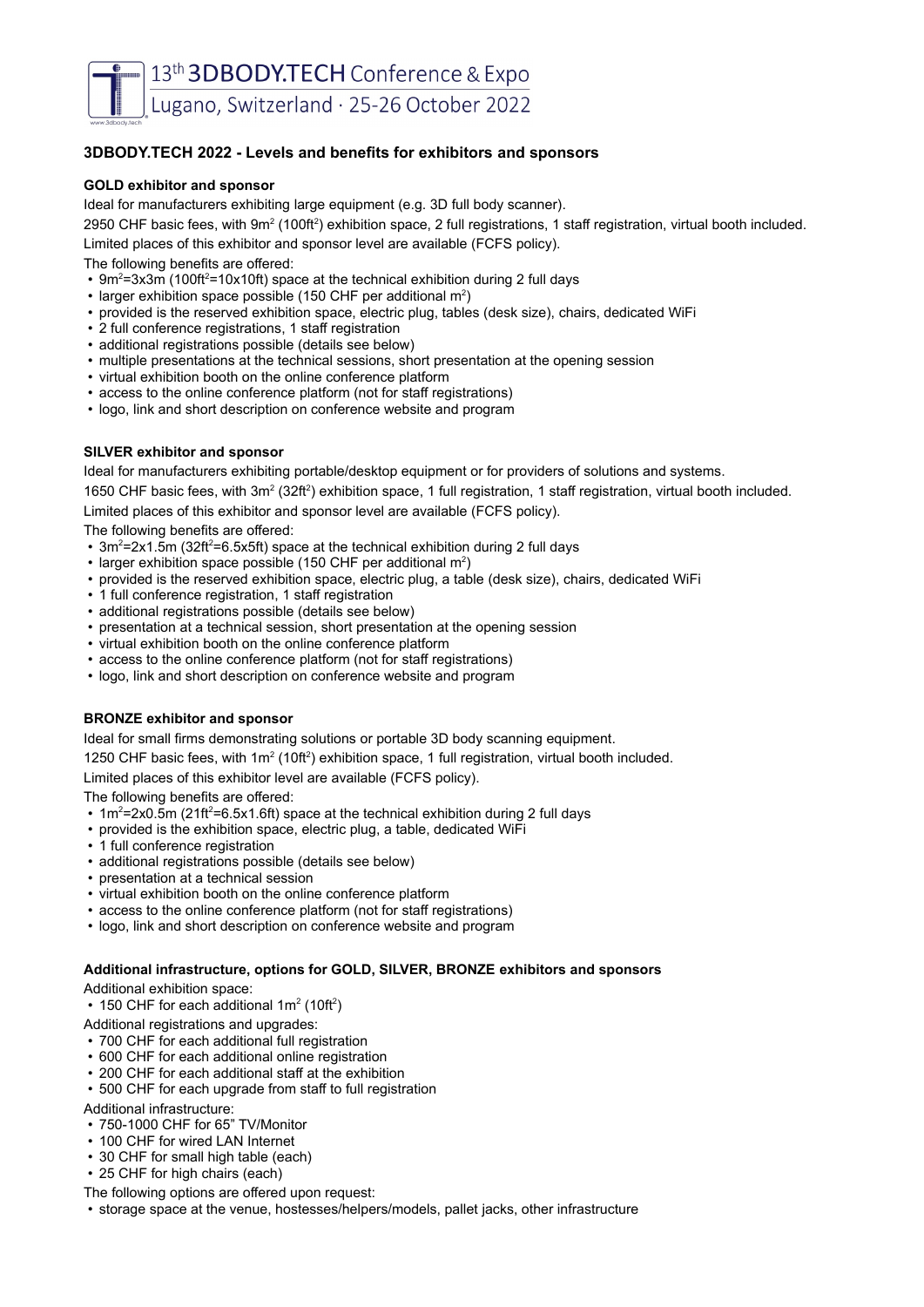## **VIRTUAL exhibitor and sponsor**

Ideal for manufacturers or solution providers not participating onsite at the conference & expo.

1150 CHF basic fees, with 1 online registration, virtual booth included.

Unlimited places of this exhibitor and sponsor level are available.

- The following benefits are offered:
- 1 online conference registration
- additional registrations possible (600 CHF for each additional online registration)
- online presentation at a technical session
- virtual exhibition booth on the online conference platform
- access to the online conference platform
- logo, link and short description on conference website and program

## **BASIC sponsor**

Ideal for manufacturers or solution providers not able to participate actively at the conference & expo.

550 CHF basic fees.

Unlimited places of this sponsor level are available.

The following benefits are offered:

- virtual exhibition booth (without interaction) on the online conference platform
- logo, link and short description on conference website and program

## **Registration types**

All the participants of exhibitors and sponsors have to be registered, the following types of registrations are available.

- Full registrations give access to all sessions, the exhibition, the online conference platform with all its contents and include coffee brakes, lunches and a copy of the conference proceedings.
- Online registrations include the access to the online conference platform with all its contents and a copy of the conference proceedings.
- Staff registration give access only to the exhibition and include coffee brakes and lunches. This registration type is intended for staff staying at the booth; upgrade to full registration is required to access the online conference platform.

#### **Comparison table**

|                                                        | <b>GOLD</b><br>exhibitor &<br>sponsor                  | <b>SILVER</b><br>exhibitor &<br>sponsor                | <b>BRONZE</b><br>exhibitor &<br>sponsor             | <b>VIRTUAL</b><br>exhibitor &<br>sponsor | <b>BASIC</b><br>sponsor      |
|--------------------------------------------------------|--------------------------------------------------------|--------------------------------------------------------|-----------------------------------------------------|------------------------------------------|------------------------------|
| Basic fee                                              | 2950 CHF                                               | 1650 CHF                                               | 1250 CHF                                            | 1150 CHF                                 | 550 CHF                      |
| Included exhibition area                               | $9m^2=3x3m$<br>$(100ft^2 = 10x10ft)$                   | $3m^2 = 2x1.5m$<br>$(32 ft^2 = 6.5 x 5 ft)$            | $1m^2 = 2x0.5m$<br>$(10ft^2 = 6.5x1.6ft)$           |                                          |                              |
| Included infrastructure                                | tables (desks),<br>chairs, el. plug,<br>dedicated WiFi | a table (desk),<br>chairs, el. plug,<br>dedicated WiFi | a table (desk),<br>electric plug,<br>dedicated WiFi |                                          |                              |
| Included full registrations                            | $\overline{2}$                                         | 1                                                      | 1                                                   |                                          | $\qquad \qquad \blacksquare$ |
| Included online registrations                          |                                                        | $\overline{\phantom{a}}$                               | $\overline{\phantom{0}}$                            | 1                                        |                              |
| Included staff registrations                           | 1                                                      | 1                                                      |                                                     |                                          |                              |
| Included virtual<br>exhibition booth                   | yes                                                    | yes                                                    | yes                                                 | yes                                      | yes<br>(no interaction)      |
| Included accesses to the<br>online conference platform | $\overline{2}$                                         | 1                                                      | 1                                                   | 1                                        |                              |
| Cost for additional<br>exhibition space                | <b>150 CHF</b><br>each $1m^2(10ft^2)$                  | <b>150 CHF</b><br>each $1m^2(10ft^2)$                  | <b>150 CHF</b><br>each $1m^2(10ft^2)$               |                                          |                              |
| Cost for additional<br>full registrations              | <b>700 CHF</b>                                         | 700 CHF                                                | 700 CHF                                             |                                          |                              |
| Cost for additional<br>online registrations            | 600 CHF                                                | 600 CHF                                                | 600 CHF                                             | 600 CHF                                  |                              |
| Cost for additional<br>staff registrations             | <b>200 CHF</b>                                         | <b>200 CHF</b>                                         | <b>200 CHF</b>                                      |                                          |                              |
| Cost for upgrade from staff<br>to full registrations   | 500 CHF                                                | 500 CHF                                                | 500 CHF                                             |                                          |                              |
| Presentations at<br>the conference                     | yes multiple,<br>opening session                       | yes,<br>opening session                                | yes                                                 | yes, online                              |                              |
| Information on<br>website and program                  | logo, text, link                                       | logo, text, link                                       | logo, text, link                                    | logo, text, link                         | logo, text, link             |